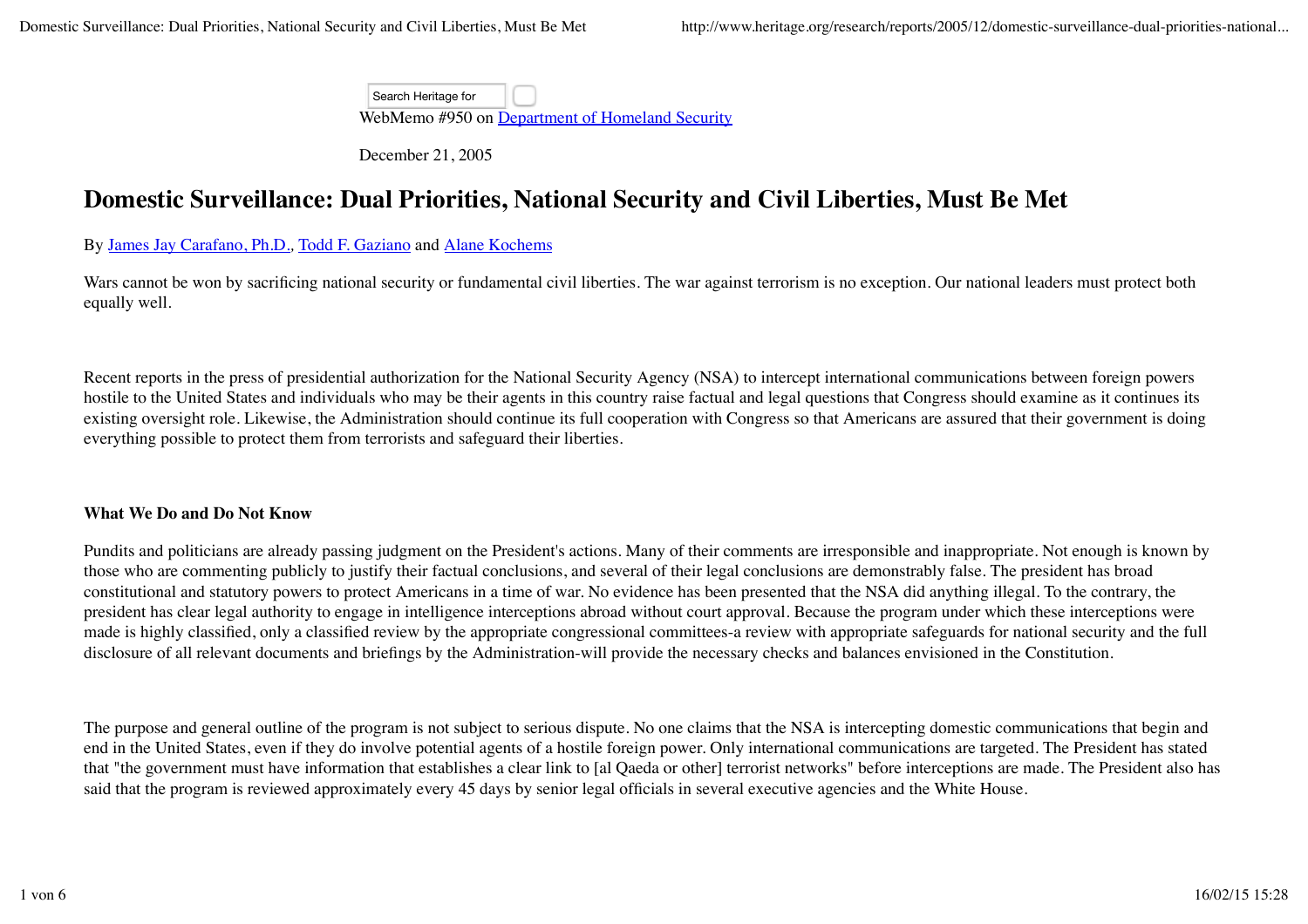There is no reason to doubt these statements or that congressional leaders were briefed many times on these operations. Indeed, congressional leaders from both parties, including members of the House and Senate intelligence committees, have confirmed that they received frequent briefings and exercised regular oversight of the program. Moreover, House Intelligence Committee Chairman Peter Hoekstra (R-MI) has said that senior administration officials often asked him whether he needed more information to evaluate the program.

### **No Relationship to the Patriot Act**

The revelations concerning the NSA operations have been used as an excuse to delay or block renewal of the counterterrorism surveillance and investigatory powers in the USA PATRIOT ACT (Patriot Act) that are due to expire at the end of this year. This is a mistake, potentially dangerous, and likely counterproductive to protecting civil liberties.

The Patriot Act provides for strong protections of civil liberties and requires that officials obtain warrants from judges and special courts before engaging in certain investigative activities in the United States. Some of the procedures may be available to the president for foreign intelligence gathering, but they are not applicable in this case. The foreign NSA intercepts at issue today are totally separate from and unrelated to the Patriot Act requirements. When resort to Patriot Act provisions is unavailable, the president can rely on his inherent constitutional authority to protect our national security.

Since its inception three years ago, there have been no substantiated abuses of the powers granted under the Patriot Act. Arguing that legal and effective counterterrorism tools-tools that offer an alternative to the NSA program in some cases-should be suspended simply makes no sense. Congress should act without further delay and reauthorize the expiring provisions in the Patriot Act.

## **Policy, Not Law**

The real issue is not whether the NSA program is legal, but whether it is prudent given the authorities granted under the Patriot Act and the potential resort to the Foreign Intelligence Surveillance Act (FISA) court. Absent all the facts, however, it is impossible to say whether the Administration could have obtained the same information through the FISA process and whether each and every intercept was appropriate. However, it is not in the nation's best interest for there to be a public debate on the methods, identity, or content of such intercepts. Instead, the appropriate committees of Congress (specifically, the House and Senate Select Committees on Intelligence) should continue to review such information to determine whether the program is effective and prudent and whether further legislation is warranted.

In defense of the NSA program, the Administration has argued that resort to the FISA court would be unduly burdensome and that Congress's Authorization for the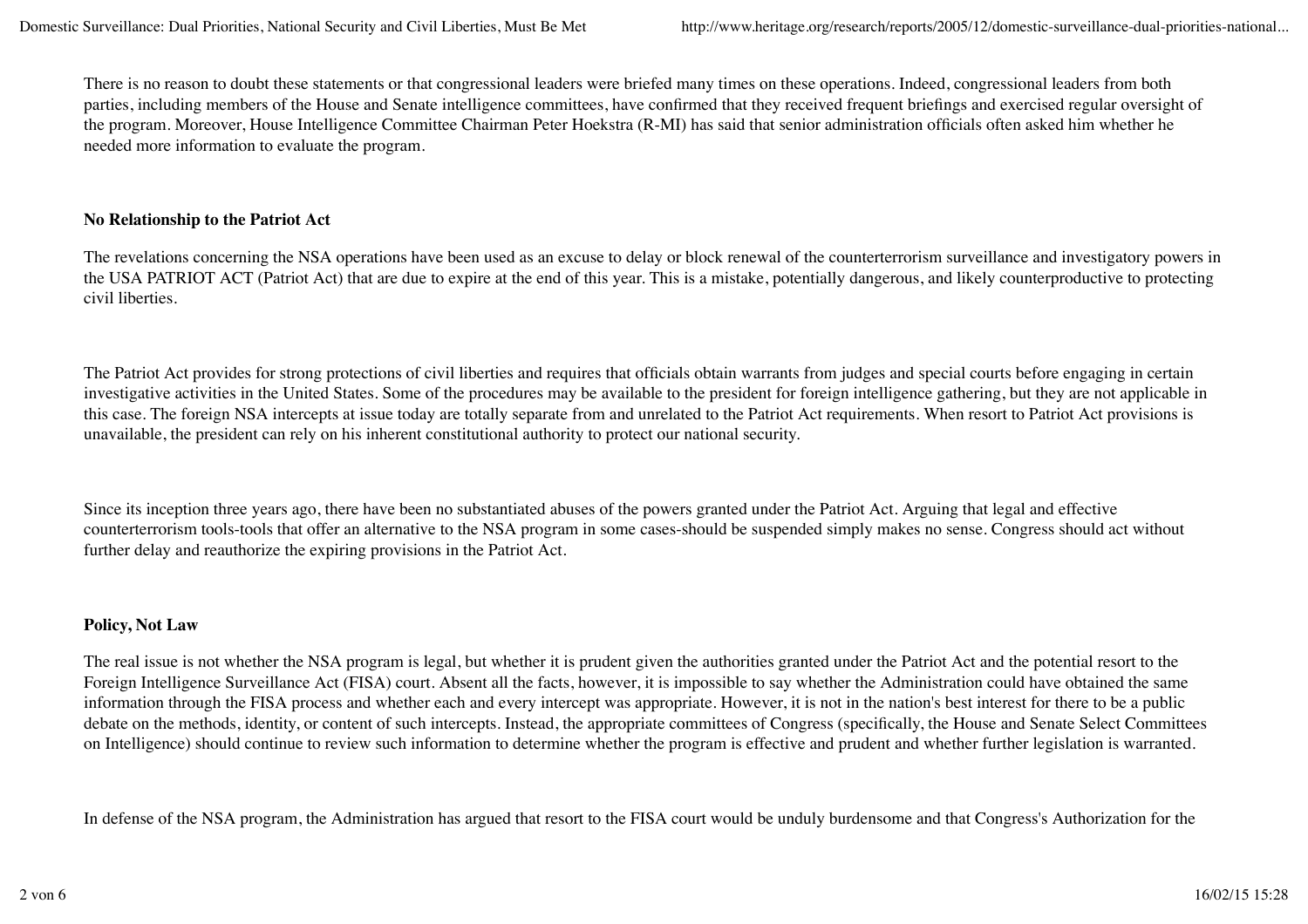Use of Force expanded the president's constitutional power to authorize NSA intercepts. The first proposition is an empirical question properly left for further review, but the legal point has some force, as the Supreme Court recognized in its *Hamdi* decision. If Congress's Use of Force resolution means anything, it clearly authorized the president to use such constitutional powers as he possesses during wartime to protect against attacks by al Qaeda and similar terrorist organizations. Since the Revolutionary War, intercepting communications between our enemies abroad and their potential agents in this country has been a vital part of protecting our national security.

The resolution undeniably augments the president's inherent constitutional power and authorizes him to undertake various activities that are not specifically spelled out in the resolution. That does not resolve all the legal issues, but the mere existence and availability of the FISA court is not dispositive, either. It is well settled that the president has inherent constitutional authority to engage in foreign intelligence gathering that is not limited by FISA or reviewed by any court. Every president since FISA was enacted in 1978 has taken that position, and the courts have upheld it. There are legitimate questions about whether the President has used such powers wisely and whether Congress should propose new laws on the subject. These are questions of policy and prudence, not of law.

## **What We Know Was Wrong**

Leaking the existence of the NSA program to the news media was wrong on many levels. Previous disclosures of this type have allowed al Qaeda to change its methods of communication and have damaged U.S. national security. If government employees suspect that government action is improper, there are appropriate ways to raise the issue-through the normal chain of command, through agency general counsel, and through confidential communications to the relevant inspectors general-that do not endanger national security. Moreover, there are whistleblower laws to protect people who have the courage of their convictions and expose suspected wrongdoing.

Anonymous leaks to the news media, however, damage U.S. counterterrorism efforts, alert our wartime enemies of our methods of intelligence gathering, and put ongoing investigations at risk. To defend such leaks as furthering the separation of powers is even more preposterous. The leakers knew that congressional leaders had been briefed many times on the program and that members of Congress's intelligence committees were conducting oversight. (At least one early oversight letter was also leaked.) Apparently, the leakers were dissatisfied with the job Congress was doing or had some other motive for going public. Leaking classified material to the press threatens national security. It is a crime and should be punished.

## **What's Next?**

Americans want programs that aggressively fight terrorism and protect liberties. Congress and the Administration have a responsibility to meet these demands. Congress's intelligence committees should continue to exercise oversight over the NSA's activities and undertake what investigations they feel are necessary to ensure that the program is carried out in a way that efficiently and effectively protects Americans while safeguarding their liberties. This is Congress's duty, and by all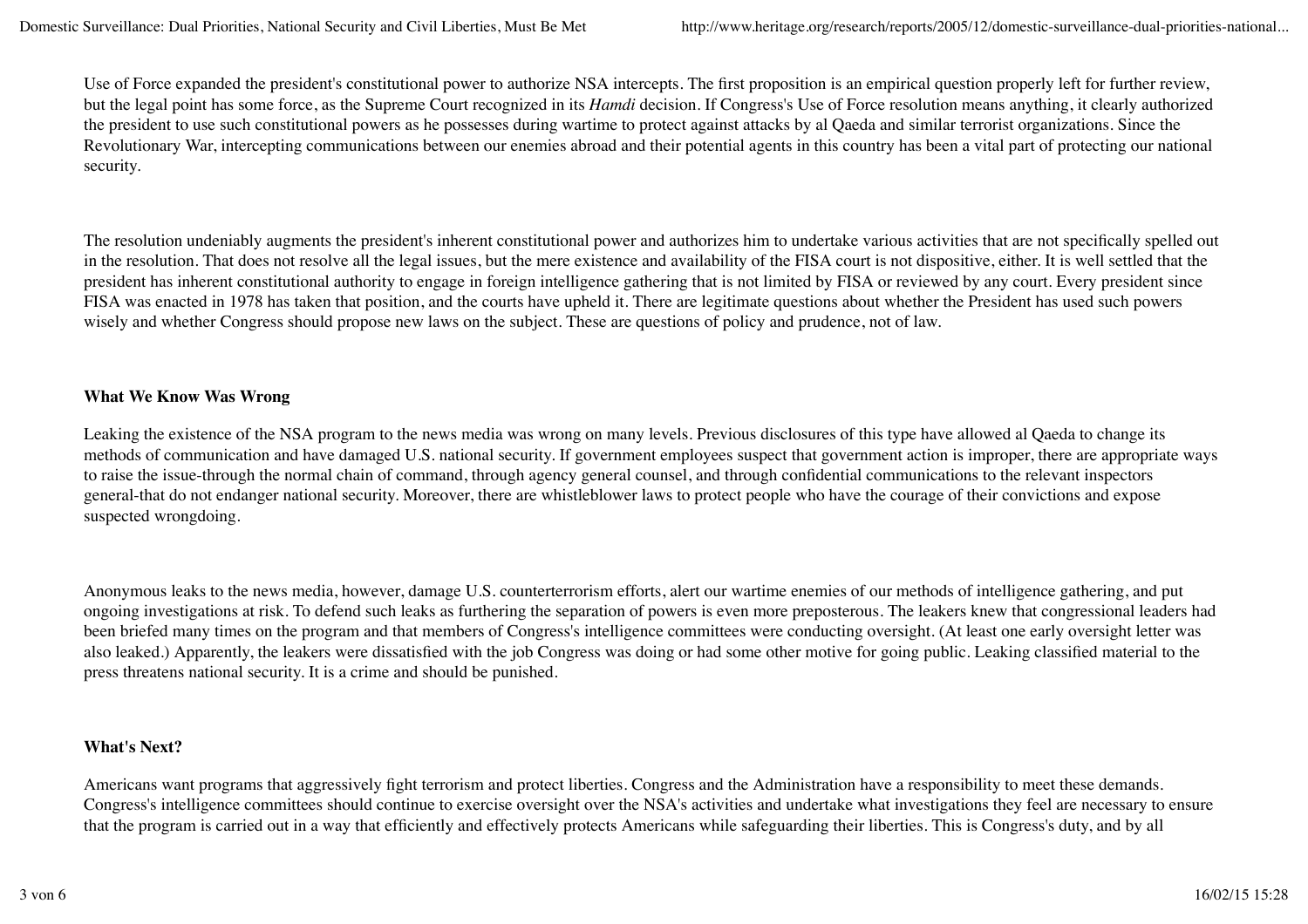appearances, it is one that Congress has taken and will continue to take seriously.

*James Jay Carafano, Ph.D., is Senior Research Fellow for National Security and Homeland Security, Todd Gaziano is Director of the Center for Legal and Judicial Studies, and Alane Kochems, J.D., is Policy Analyst for National Security and Defense, at The Heritage Foundation.* READ OUR LATEST REPORT ON Department of Homeland Security

#### FEMA Reform Needed: Congress Must Act Read More

Wars cannot be won by sacrificing national security or fundamental civil liberties.

#### **This report discusses:**

Legal Issues

#### **About the Author**



James Jay Carafano, Ph.D. Vice President for the Kathryn and Shelby Cullom Davis Institute for National Security and Foreign Policy, and the E. W. Richardson Fellow

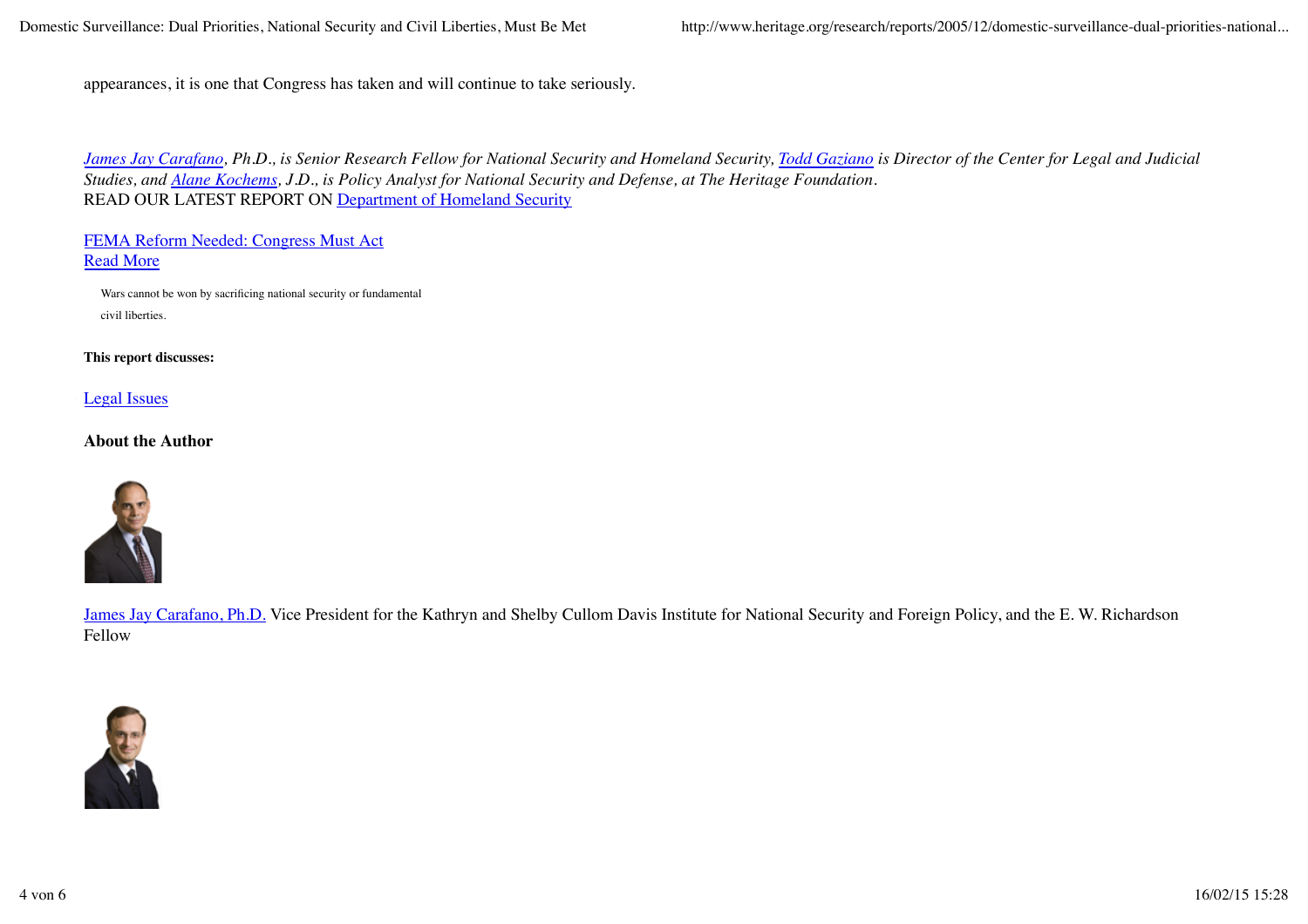Todd F. Gaziano Director, Center for Legal & Judicial Studies



Alane Kochems Policy Analyst, National Security

#### **Other Reports By This Author**

Issue Brief National Security Priorities for the Next Secretary of Defense Issue Brief The Way Forward in Iraq

# **One good way you can keep up with Department of Homeland Security**

Heritage's daily Morning Bell e-mail keeps you updated on the ongoing policy battles in Washington and around the country.

The subscription is free and delivers you the latest conservative policy perspectives on the news each weekday--straight from Heritage experts.

The Morning Bell is your daily wake-up call offering a fresh, conservative analysis of the news.

More than 450,000 Americans rely on Heritage's Morning Bell to stay up to date on the policy battles that affect them.

Rush Limbaugh says "The Heritage Foundation's Morning Bell is just terrific!"